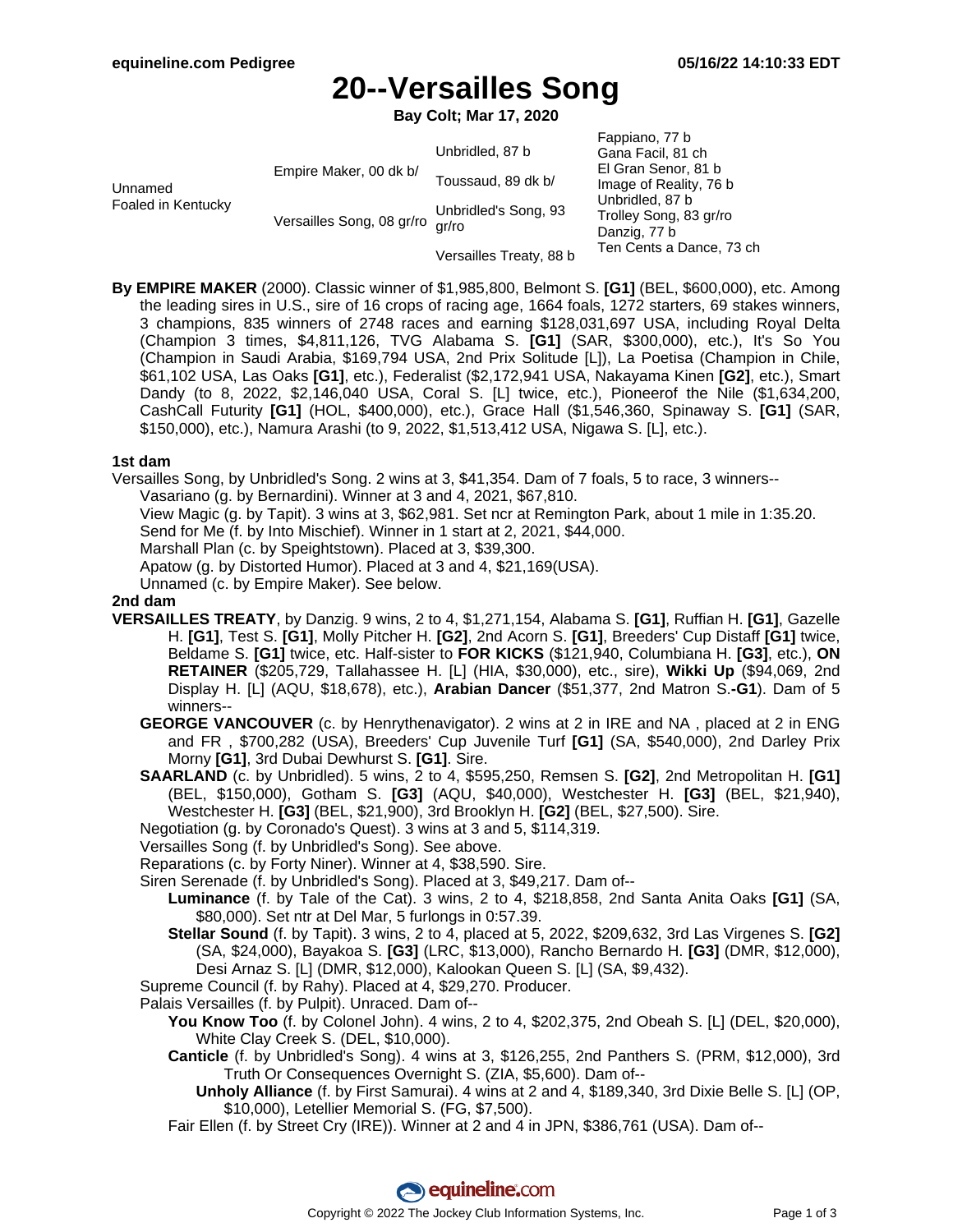## **20--Versailles Song**

**Bay Colt; Mar 17, 2020**

- **=Chain of Love (JPN)** (f. by =Heart's Cry (JPN)). Winner at 2 and 4, placed at 5, 2022 in JPN, placed in 1 start at 5, 2022 in KSA, \$704,492 (USA), 2nd Fairy S. **[G3]**, 3rd Saudia Riyadh Dirt Sprint **[G3]**.
- Rhineland (f. by Mr. Prospector). Unraced. Dam of--
	- **Cologne** (f. by Horse Chestnut (SAF)). Winner at 3 and 4, \$121,305, 2nd North Broadway S. (BEL, \$13,400). Dam of--
		- **DRAGON BAY** (g. by Parading). 6 wins, 2 to 6, \$427,072(USA), Eclipse S. **[G2]** (WO, \$105,000(CAN)), Nijinsky S. **[G2]** (WO, \$105,000(CAN)), English Channel S. (BEL, \$60,000), 2nd Ontario Derby **[G3]** (WO, \$30,000(CAN)), Wando S. (WO, \$20,000(CAN)), etc.
	- **St. Hildegard** (f. by Arch). 2 wins at 4, \$103,941, 2nd Pleasant Temper S. (KD, \$9,000). Producer.
	- Bourbonesque (f. by Dynaformer). Winner at 3, \$37,753. Dam of--

**MONGOLIAN GROOM** (g. by Hightail). 3 wins at 3 and 4, \$579,141, Awesome Again S. **[G1]** (SA, \$180,000), 2nd San Diego H. **[G2]** (DMR, \$40,000), 3rd TVG Pacific Classic S. **[G1]** (DMR, \$120,000), Santa Anita H. **[G1]** (SA, \$70,000).

- Gold Dance (f. by English Channel). 4 wins at 3, \$15,778. Dam of--
- **Nino de Oro** (c. by Console). Winner at 2, \$22,340, 2nd Clasico Luis Munoz Rivera S. [LR]. **3rd dam**
- **Ten Cents a Dance**, by Buckpasser. 4 wins at 2 and 3, \$85,077, 2nd Firenze H.**-G2**, Jersey Belle H.**-G3**. Half-sister to **GENERAL ASSEMBLY** (\$463,245, Travers S.**-G1**, etc., sire), **EXPRESSIVE DANCE** (\$312,945, Comely S.**-G3**, etc.). Dam of 7 winners--
	- **VERSAILLES TREATY** (f. by Danzig). Black type winner, see above.
	- **ON RETAINER** (c. by Damascus). 11 wins, 3 to 6, \$205,729, Tallahassee H. [L] (HIA, \$30,000), Time To Split H. (CBY, \$9,950), 2nd Folklore H. [L] (LAD, \$10,000), H. B. P. A. Invitational H. [LR] (BM, \$9,000), Happy New Year Invitational H. [LR] (BM, \$9,000). Sire.
	- **FOR KICKS** (f. by Topsider). 5 wins at 3 and 4, \$121,940, Columbiana H. **[G3]**, 2nd Joe Namath H. (GP, \$10,145). Producer.
	- **Wikki Up** (c. by Tom Rolfe). 3 wins at 3, \$94,069, 2nd Display H. [L] (AQU, \$18,678), 3rd Annapolis H. [L] (LRL, \$6,031).
	- **Arabian Dancer** (f. by Damascus). 2 wins in 3 starts at 2, \$51,377, 2nd Matron S.**-G1**. Dam of--
		- **OUT OF PLACE** (c. by Cox's Ridge). 8 wins at 3 and 4, \$733,450, Clark H. **[G3]**, 2nd Philip H. Iselin H. **[G1]**, Donn H. **[G1]**, Whitney H. **[G1]**, Westchester H. **[G3]**, etc. Sire.
			- **LEAD KINDLY LIGHT** (f. by Majestic Light). 6 wins at 3 and 4, \$216,037, Athenia H. **[G3]**, 3rd New York H. **[G2]**. Dam of--
				- **GOLD FEVER** (c. by Forty Niner). 7 wins at 2 and 3, \$480,712, NYRA Mile H. **[G1]**, Riva Ridge S. **[G3]**, Discovery H. **[G3]**, Perpetuate S. [L] (AQU, \$32,490), 2nd Dwyer S. **[G2]**, etc. Sire.
				- **EMANATING** (f. by Cox's Ridge). 4 wins, 2 to 4, \$273,030, Polly Drummond S. [L] (DEL, \$45,000), 2nd All Along S. **[G3]**, 3rd Test S. **[G1]**, Lake Placid H. **[G2]**. Dam of--
					- **BOISTEROUS** (c. by Distorted Humor). 12 wins, 3 to 7, \$1,458,792(USA), Man o' War S. **[G1]** (BEL, \$360,000), Monmouth S. **[G2]** (MTH, \$120,000), Red Smith H. **[G2]** (AQU, \$120,000), Red Smith H. **[G2]** (AQU, \$90,000), Fort Marcy S. **[G3]** (BEL, \$90,000), etc. Sire.
					- **Peyton** (g. by Tale of the Cat). 5 wins, 2 to 4, \$519,717(USA), 2nd Valedictory S. **[G3]** (WO, \$36,000(CAN)), 3rd Seagram Cup S. **[G3]** (WO, \$19,800(CAN)), Valedictory S. **[G3]** (WO, \$19,800(CAN)).
					- **Lulu Le' Mon** (c. by Lemon Drop Kid). Winner at 2 and 3, \$63,918(USA), 3rd Nick Shuk Memorial S. (DEL, \$5,500).
				- Mood Music (f. by Kingmambo). Placed at 4, \$8,030. Dam of--
					- **ALLEGRE** (c. by Orientate). 5 wins at 3 and 4, \$87,960, Wildcat H. (TUP, \$30,000), 3rd Walter R. Cluer Memorial H. (TUP, \$5,000).
				- Preservation Hall (f. by Dixieland Band). Placed at 3, \$3,840. Dam of--
					- **HAPPY AS YOU GO** (f. by Mobil). 3 wins at 2, placed at 3, 2021, \$151,566, Loyalty S. -R (BTP, \$45,000), Emerald Necklace S. -R (TDN, \$45,000).
			- **Frolic** (f. by Cox's Ridge). 4 wins in 8 starts at 4, \$146,216, 3rd John A. Morris H. **[G1]**, Go for Wand S. **[G1]**. Dam of--